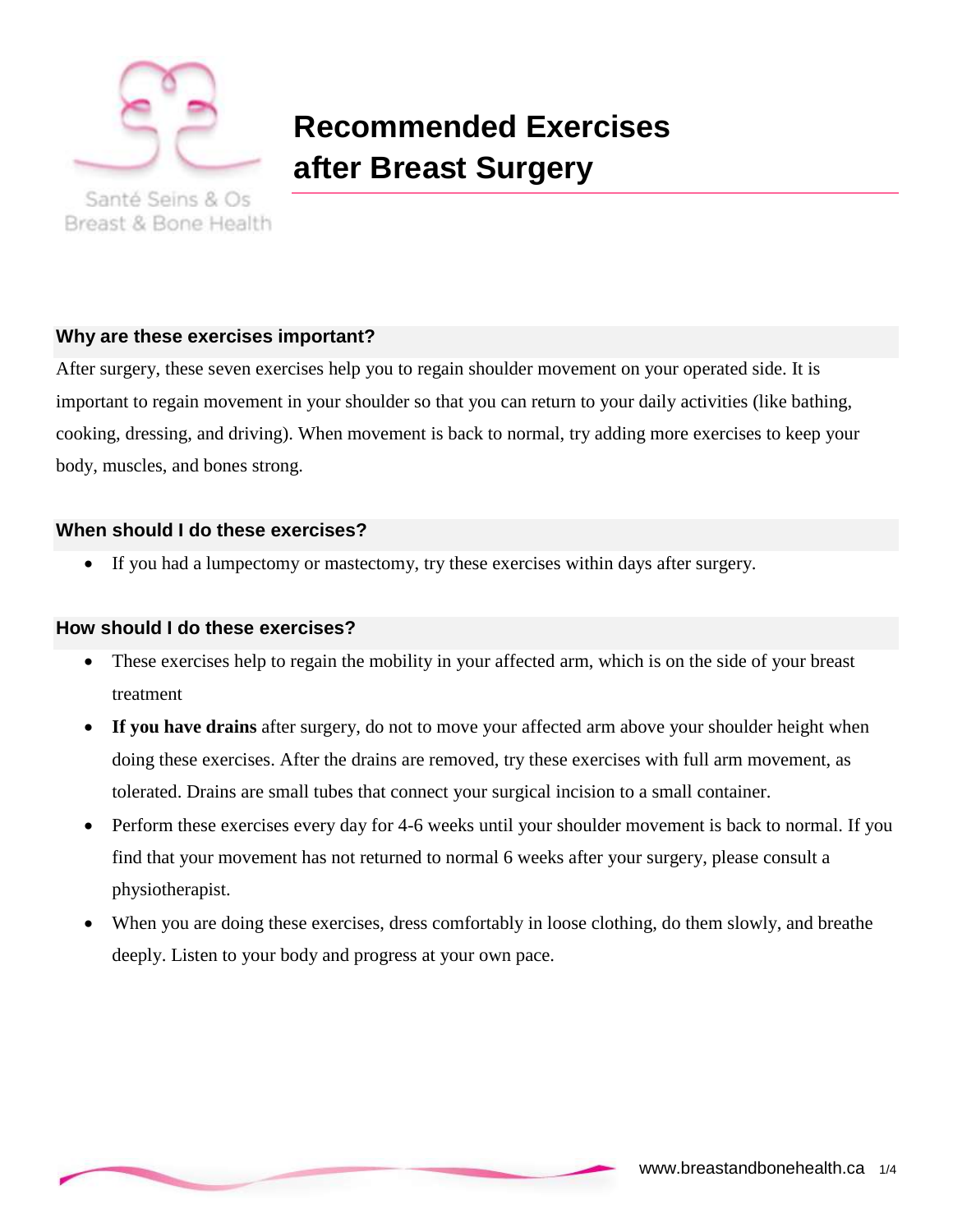#### **1. Cane or stick\* over the head**



**2. Cane or stick\* to the side**



- 1. Lie on your back with knees bent as shown, holding a cane or stick with both hands, shoulder width apart
- 2. Raise both hands overhead slowly, so that you feel a stretch
- Hold 3-5 seconds
- 8-10 repetitions, 2-3 sets, 2 times a day
- 1. Stand holding stick as shown with your *affected arm* out to side
- 2. With the stick, use your opposite arm to push your *affected arm* away from your body
- 3. Slowly return to the starting position
- Hold 3-5 seconds
- 8-10 repetitions, 2-3 sets, 2 times a day

\*For exercises #1 and 2, you can use a household item like a broomstick or long umbrella

#### **3. Snow angels**







- 1. Lie on your back with knees bent and shoulder width apart
- 2. With palms of hands facing up, slowly glide arms towards the ears, until hands touch
- Hold 3-5 seconds
- 8-10 repetitions, 2-3 sets, 2 times a day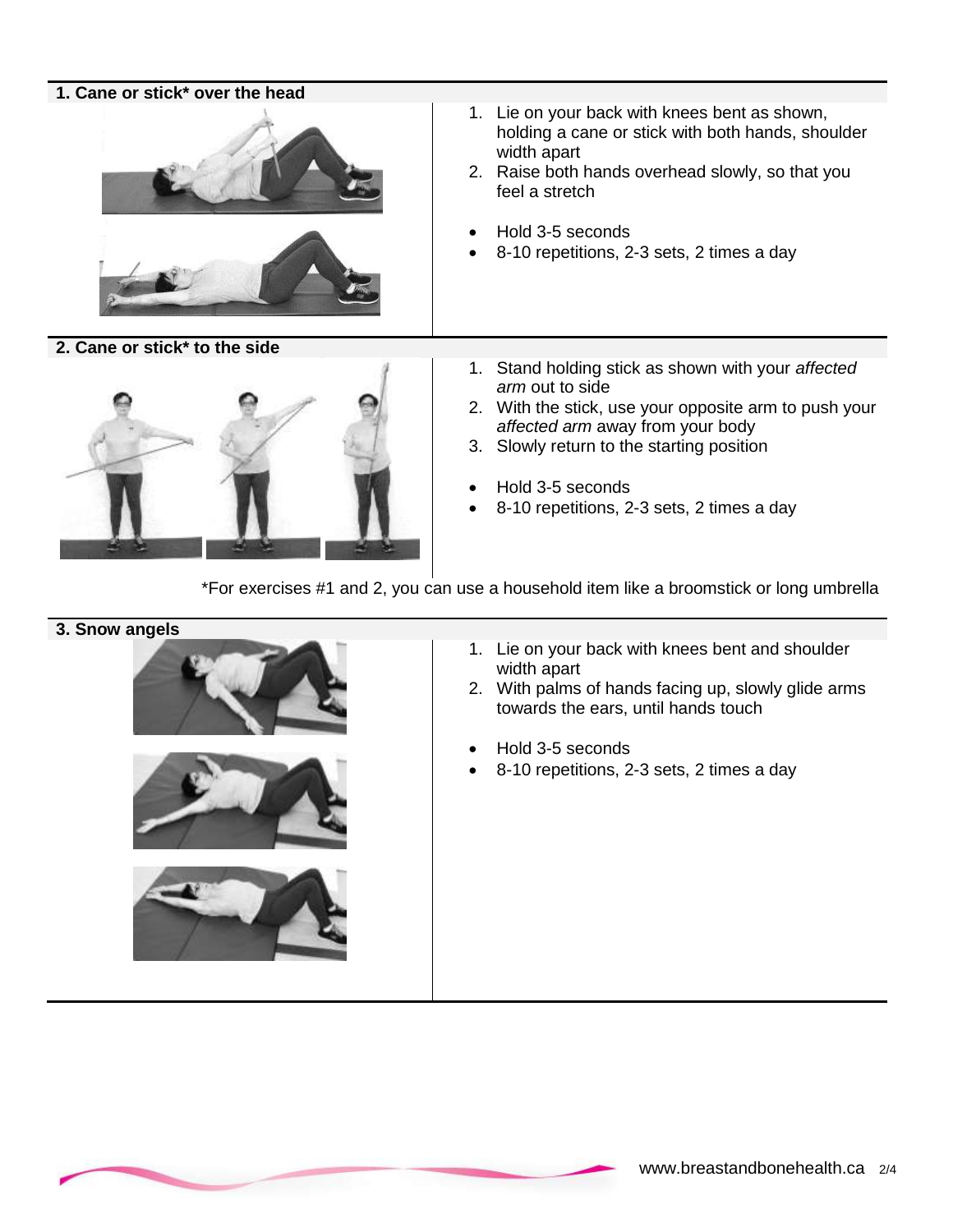| 4. Towel or scarf pull behind the back |                                                                                                                                                                                                                                                                                                                |
|----------------------------------------|----------------------------------------------------------------------------------------------------------------------------------------------------------------------------------------------------------------------------------------------------------------------------------------------------------------|
|                                        | 1. Stand with towel as shown with affected arm<br>behind back<br>2. Stretch the arm up behind your back by pulling<br>upward on the towel with the other hand for<br>assistance<br>Hold 3-5 seconds<br>8-10 repetitions, 2-3 sets, 2 times a day                                                               |
| 5. Front spider crawl                  |                                                                                                                                                                                                                                                                                                                |
|                                        | Stand facing a wall with affected arm, as shown<br>1.<br>2. Slowly "walk" or "crawl" your fingers up the wall,<br>so that you feel a stretch<br>3. As your fingers go higher, keep your arm straight<br>and move your body closer to the wall<br>Hold 3-5 seconds<br>8-10 repetitions, 2-3 sets, 2 times a day |
| 6. Side spider crawl                   |                                                                                                                                                                                                                                                                                                                |
|                                        | 1. Stand beside a wall with affected arm, as shown<br>2. Slowly "walk" or "crawl" your fingers up the wall,<br>so that you feel a stretch<br>3. As your fingers go higher, keep your arm straight<br>and move your body closer to the wall<br>Hold 3-5 seconds<br>8-10 repetitions, 2-3 sets, 2 times a day    |
| 7. Shoulder blade squeezes             |                                                                                                                                                                                                                                                                                                                |
|                                        | Stand with arms at sides as shown<br>1.<br>2. Pull your shoulder blades together slightly and try<br>to push shoulder blades down<br>Hold 3-5 seconds<br>8-10 repetitions, 2-3 sets, 2 times a day                                                                                                             |